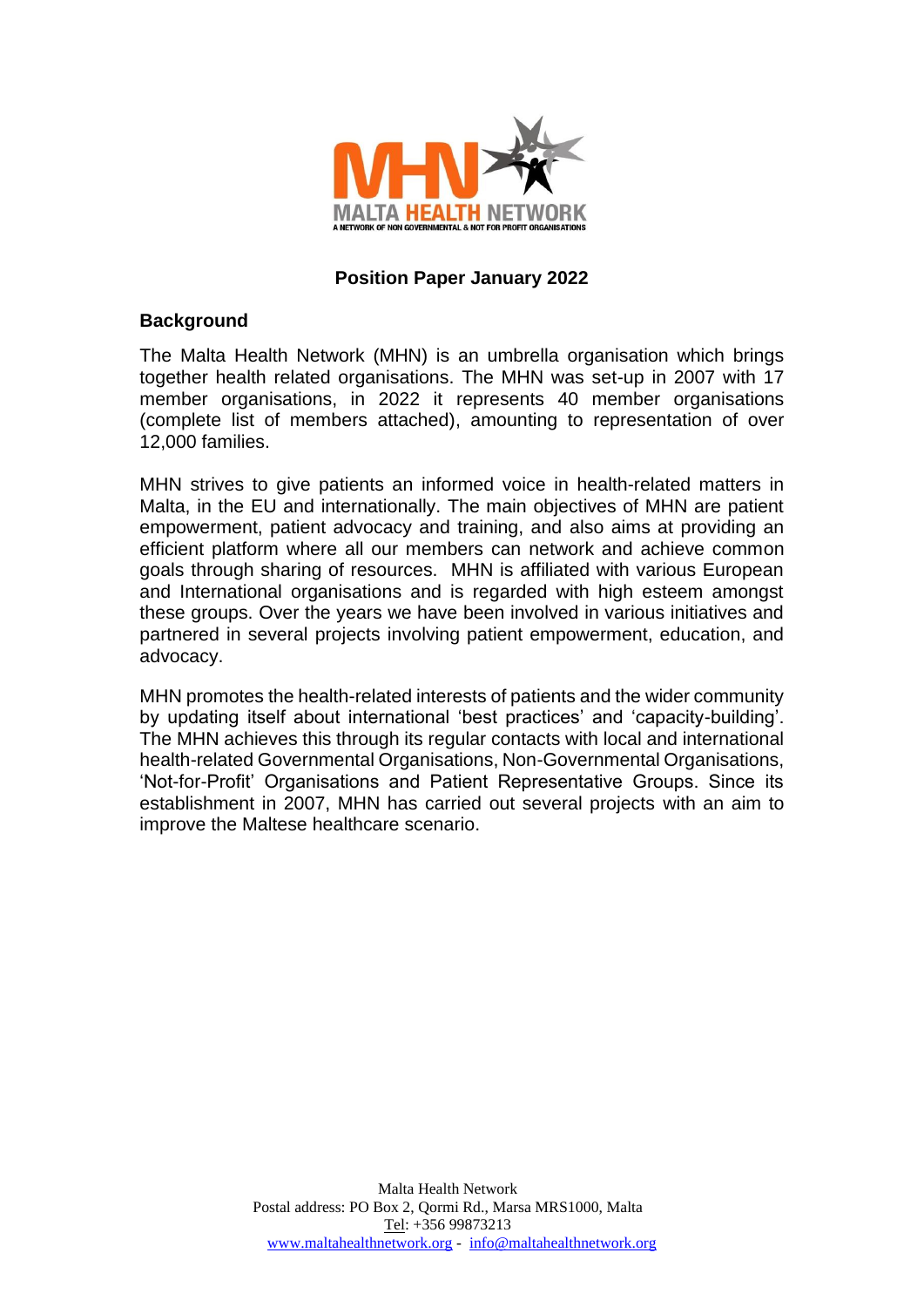The MHN is independent of the Government of Malta and of any political party or organization. Amongst our present priorities for the health sector are:

- Patients' Rights in Health Legislation: Since 2008 MHN was the first entity to start speaking on Patients' Rights in Malta. MHN is very satisfied that, by 2014, two critical legislative enactments in the sector of health were fully operational and the launch of the Patients' Charter is another step we favour. However, we want to see this strengthened through legally binding, appeal mechanisms applicable to both public and private health services.
- Patients' Rights in Cross Border Directive: The Health Act, enacted in October 2013, had applied Patients' Rights in the Cross Border Health Care of the EU Directive. MHN pro-actively promoted this Directive, holding a series of educational seminars locally regarding the Rights enjoyed by patients as a result of this Directive. MHN has a positive rapport with the National Contact Point and though we are not closely involved in how the process has worked over the past years we want to keep increasing the national awareness and implementation of this Directive so that more patients can benefit from the rights derived from the directive.
- Addressing Chronic Pain on a National level. MHN in collaboration with Societal Impact of Pain Europe organised the international symposium during Malta's presidency of the Council of Europe in 2017. MHN was the first entity in Malta to carry out original research using validated tools on Chronic Pain and contributed by providing data and recommendations. MHN remains committed to advancing this issue.
- Health & Environment: On a European level, MHN has favoured campaigns promoting patient safety and fighting antimicrobial resistance. The health sector is inevitably impacted by the environment thus we demand better environment management solutions for an improved air quality and controlled use of antibiotics in farming which could save both yearly premature deaths and reduce health costs.
- Removing barriers encountered by Maltese 'patients' when trying to access life-insurances. MHN had long been campaigning in this area and contributed to the recently launched scheme 'A new hope' guarantee scheme by the Ministry for social accommodation and Ministry for social wellbeing and inclusion. As MHN we are still committed to continue supporting this scheme through our representation on the appointed board, but we would like to see this scheme expanded and consolidated to reflect today's reality.
- During the past 2 years of the Pandemic MHN together with our member SOS Malta we have managed over 600 volunteers to support the work of the health authorities. In 2020 we supported public health in the helpline, contact tracing and other duties whilst in 2021 we have supported extensively in the vaccination services. We would like to keep this volunteer pool for possible future needs and projects.
- We have been promoting to have better representation of Maltese patients on regulatory bodies.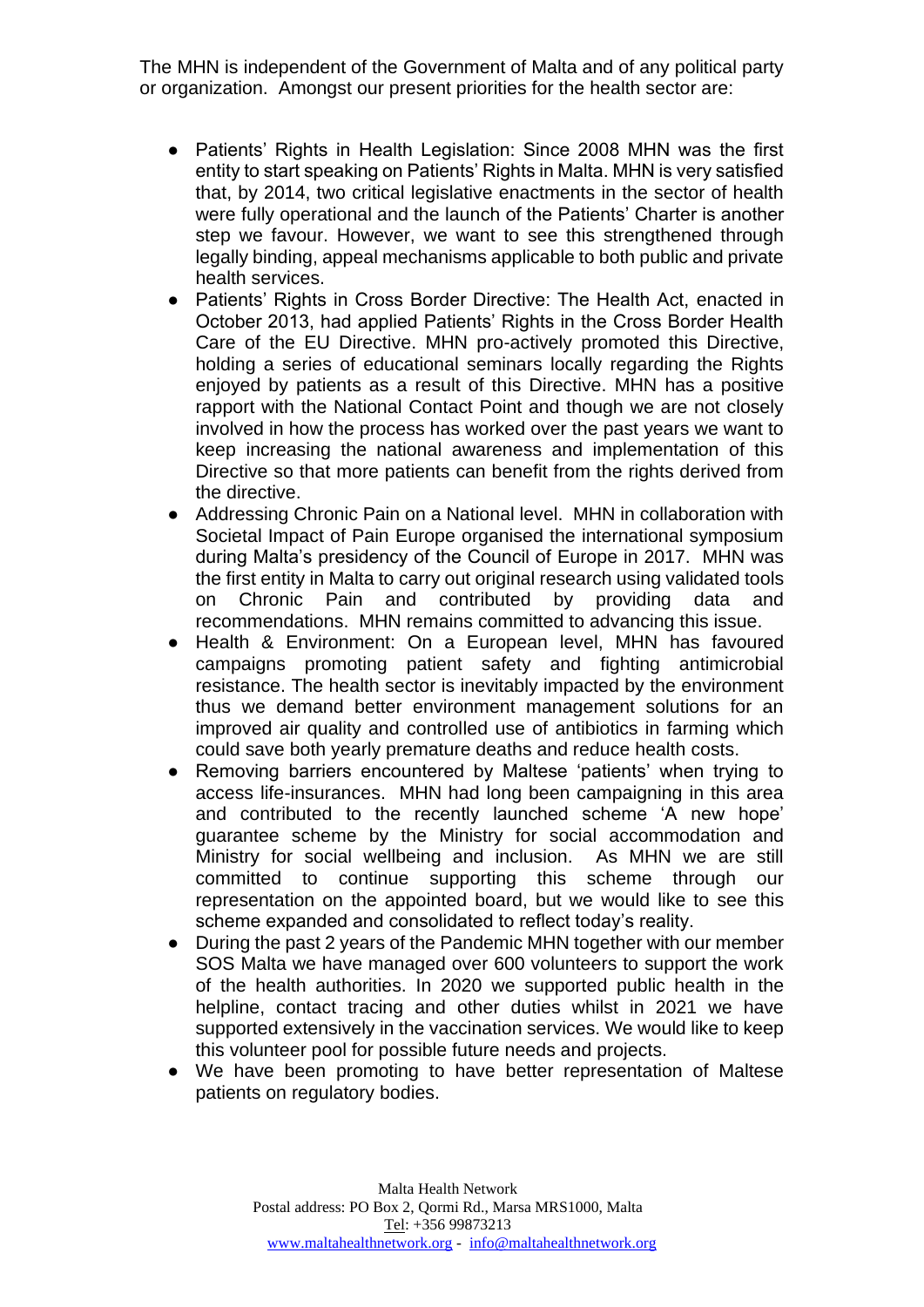# **Current Focus**:

More recently members wanted to highlight their increasing problems when trying to access medicines and services, and after numerous consultations we are reporting a summary of our findings here.

Access to medicines:

- 1. It appears that the normal medicines which are taken for some conditions are sometimes unavailable or changed to a different brand of medicine. As a result, some patients found this new medicine to be not as effective as their normal/original medication.
- 2. Some patients were switched from biological medicine to biosimilar medicine and in most cases the consultants were not even informed of these changes. The new medicine which is supposedly to be cheaper to produce was deemed just as effective. However, some patients were negatively affected whilst others were ok with this change.
- 3. A critical issue is that patients appear to have **no voice, no choice and no patient centred care**. This is because the procurement procedure leaves no space for the needs of the patient to be considered as its only aim is to buy cheaper medicine on the market.
- 4. Access to tele-medicine was provided during COVID, and members would like to retain that option even after COVID related measures are lifted.
- 5. The need for information to be given to patients was highlighted.
- 6. There are situations where the patients have had to resort to the Malta Community Chest fund for their critical medicine which is very costly to buy and not provided to them by the Govt. This practice is considered as reducing patients to beggars.

# **Our recommendations to the above-mentioned issues:**

a) There should be an emphasis to have a **real patient representative** on the Health Council as required by law and patient representatives sit on the different health & entitlement committees even if not explicitly required by law. This would lead to a more patient-centred care and better representation of the Maltese patient.

b) **Dignity** does matter. This necessitates health care which puts the patient at the center of care, a holistic consideration of the patient and significant others. c) Better patient-doctor/health professional **communication**. Patients want to be informed better of medicine choices, side-effects etc to be involved in decision making process about their medication.

d) On the issue of Biosimilars and generic: A possible solution to this problem can be the introduction of a **part payment** by the patient. i.e., the patient will fork out a small percentage of the cost in order to retain the biologic medication which s/he was taking if s/he does not find the biosimilar as effective. Considering the fact of co-financing, treatment to be considered on a patientto-patient basis, not too bureaucratic and also takes care of patient health situation & responsibilities of carers.

e) Publicly accessible **guidelines** and pathways guiding medical professionals. Treatment should be based on informed decision process in conjunction between patient and the responsible consultant, based on facts and standard operating procedures.

f) Entitlement to medicines should be uniform and unequivocal. Medicines which are free for particular conditions but not for others, e.g. epilepsy medication which helps persons with Schizophrenia. Medicines should be equally accessible irrespective of condition.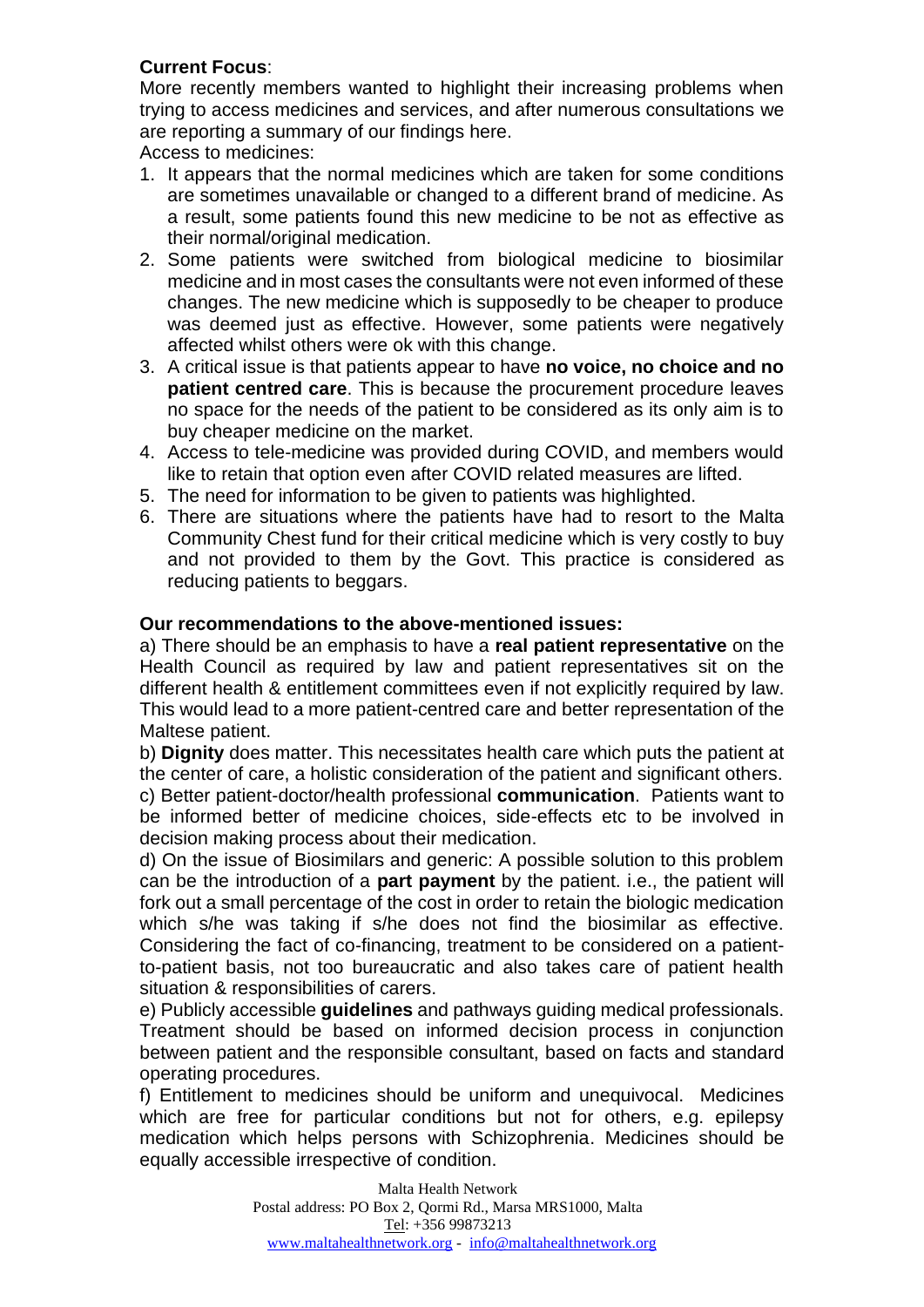g) Revision of amount of entitlement through vouchers to reflect the increase in cost of buying such products and regular revisions to include any other products available on the local market.

h) Changes to the **medicines entitlement** system & formulary needs to be revised with active patients/patient representative involvement. Innovative medicines need to be considered in a timely manner.

i) **Telemedicine** services which have developed over the past months need to be reviewed as a positive step forward and kept in service delivery. Community services are welcomed by patients as often these prevent the need for acute or secondary services including hospitalisations.

## **Another issue is access to therapeutic services. From our consultations it transpired that:**

- 1) Treatment given to patients depends very much on the consultant and how much he pushes for this treatment to be administered. It is being felt that access to treatment is not uniform for all patients.
- 2) There is a long waiting list for some services e.g., psychotherapy and physiotherapy. Some NGOs are trying to help out with these services; however, they have very limited resources.
- 3) Free psychotherapy and physiotherapy sessions are capped at 10 sessions only.
- 4) There is a need for a Rehabilitation Centre so that all these essential services (e.g. psychotherapy, physiotherapy etc) will be available under one roof.
- 5) It is time that a Joint Declaration on the recognition of Mental Health problems as a Disability is presented to the government and be acted upon. This would address the anomaly that mentally ill persons who apply to be boarded out or for disability benefits are not considered entitled for such support. People are advised to approach the Lino Spiteri Foundation to be helped to find a job even though they have tried and failed on their own several times. However, the Lino Spiteri Foundation is geared to assist persons with a disability not persons with mental health problems and so at times this attempt fails too leading to more worsening of the mental health situation.
- 6) The needs of family Caregivers of mentally ill persons, need to be urgently addressed.
- 7) Young carers: the Ministry of Health and the Ministry of Education need to urgently collaborate to come up with a support programme for Young Carers – adolescents and teenagers who care for a relative with an addiction problem, a mental health difficulty, a disability, encroaching dementia, terminal illness etc. These Young Carers would benefit from live-ins, summer programmes, weekend activities which enable them to have some respite.
- 8) Social Assistance ('relief'): Persons suffering from a mental illness can only qualify for welfare benefits (SA) *IF* they live separately from their parents. This is creating more pressures on the social accommodation system, on the mentally ill persons themselves who need much support to live independently and to manage their meagre income.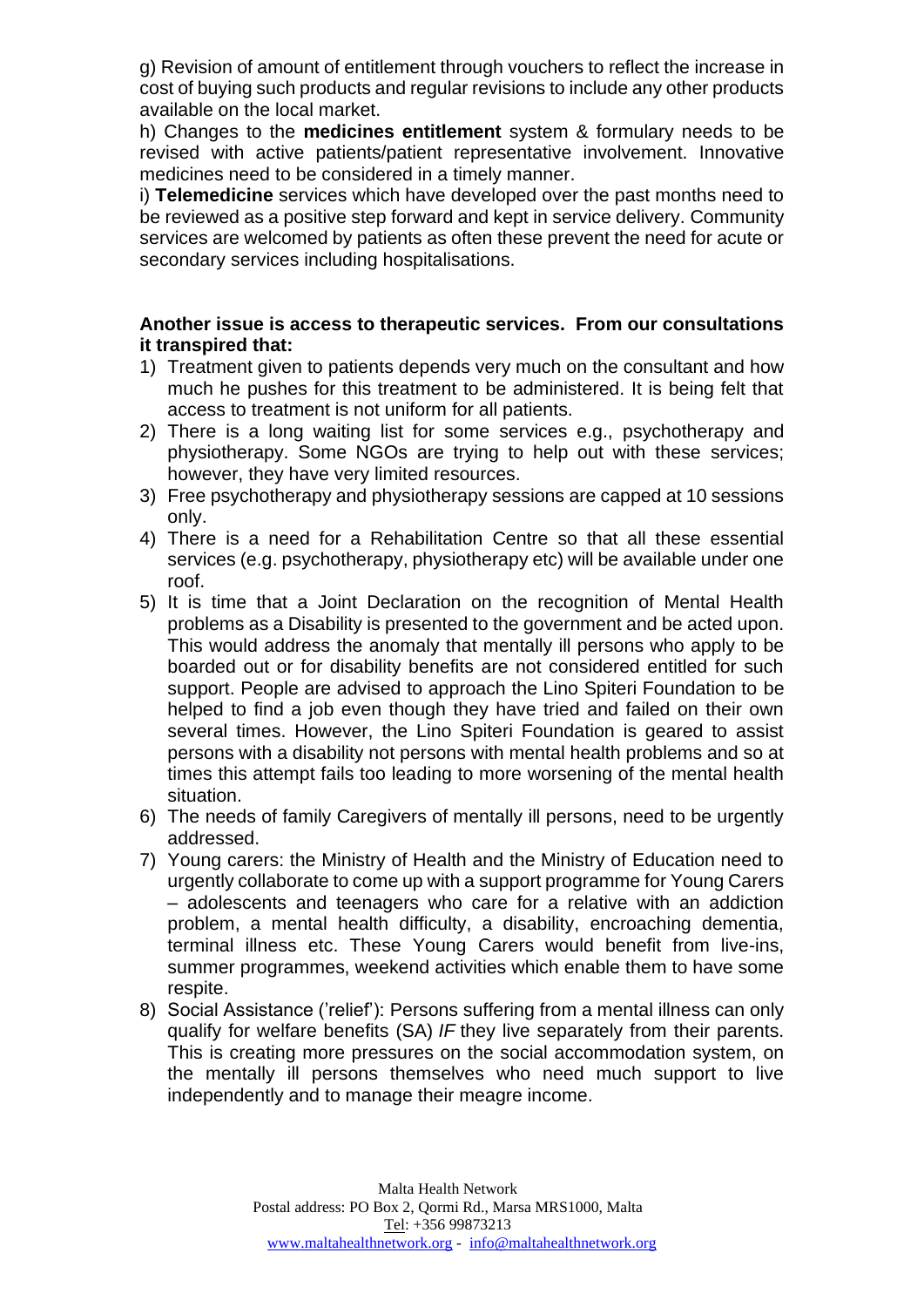# **Our proposed Recommendations in this regard are:**

- 1. Access to rehabilitation and therapeutic services should have a reasonable waiting time.
- 2. Better information on therapeutic options available instead of or to compliment medication. This may include dietary changes, physical activity etc. Persons may need support to access these eg vouchers to pay for gym membership instead of being given free medicines.
- 3. Proper prevention programmes throughout the life to prevent noncommunicable disease such as obesity, heart conditions etc. broader preventative screening and early diagnosing programmes to proactvely tackle problems in a timely manner.
- 4. Therapeutic services e.g., Counselling services, physiotherapy sessions and psychotherapy sessions should not be capped. Some services are being given by NGOs who charge patients for some services when they exceed the number of 'free' sessions this is discriminatory on poor often more needy patients.
- 5. More specialised centres that cater for patients with mental health issues in the community that treat the patient holistically and not just the disease, and specialised clinic for caregivers like the one SJAF runs but with a team in place.
- 6. Persons with severe mental illness who live with their parents or are being taken care of by siblings in the community should have access to Social Assistance and not just sickness benefits.
- 7. Young carers: there should be inter-ministerial collaboration to provide support programme/s for Young Carers – adolescents and teenagers who care for a relative with disabling health conditions such as addictions, mental health difficulties, physical disabilities, dementia, terminal illness etc. this should enable them to have some respite and build networks.

# **Conclusion**

MHN hopes to continue working with all interested bodies and stakeholders in a meaningful way to ensure that the voice of patients is included and reflected in decisions taken right from the beginning of the concept development of any policies or changes to current practices. This will lead to have the best health service and health policies the Maltese citizen truly deserves.

We hope to be given the opportunity to utilise our vast resources in a meaningful way, so as to maximise the potential we can achieve as a health platform.

We would also like to offer our support and expertise especially with regards of experiences of our member organisations.

We believe that health is holistic and thus cannot be tackled in isolation  $-$  we recommend that policies related to environment, work practices and social services should take health in consideration due to the impact of these measures on the health of society in general.